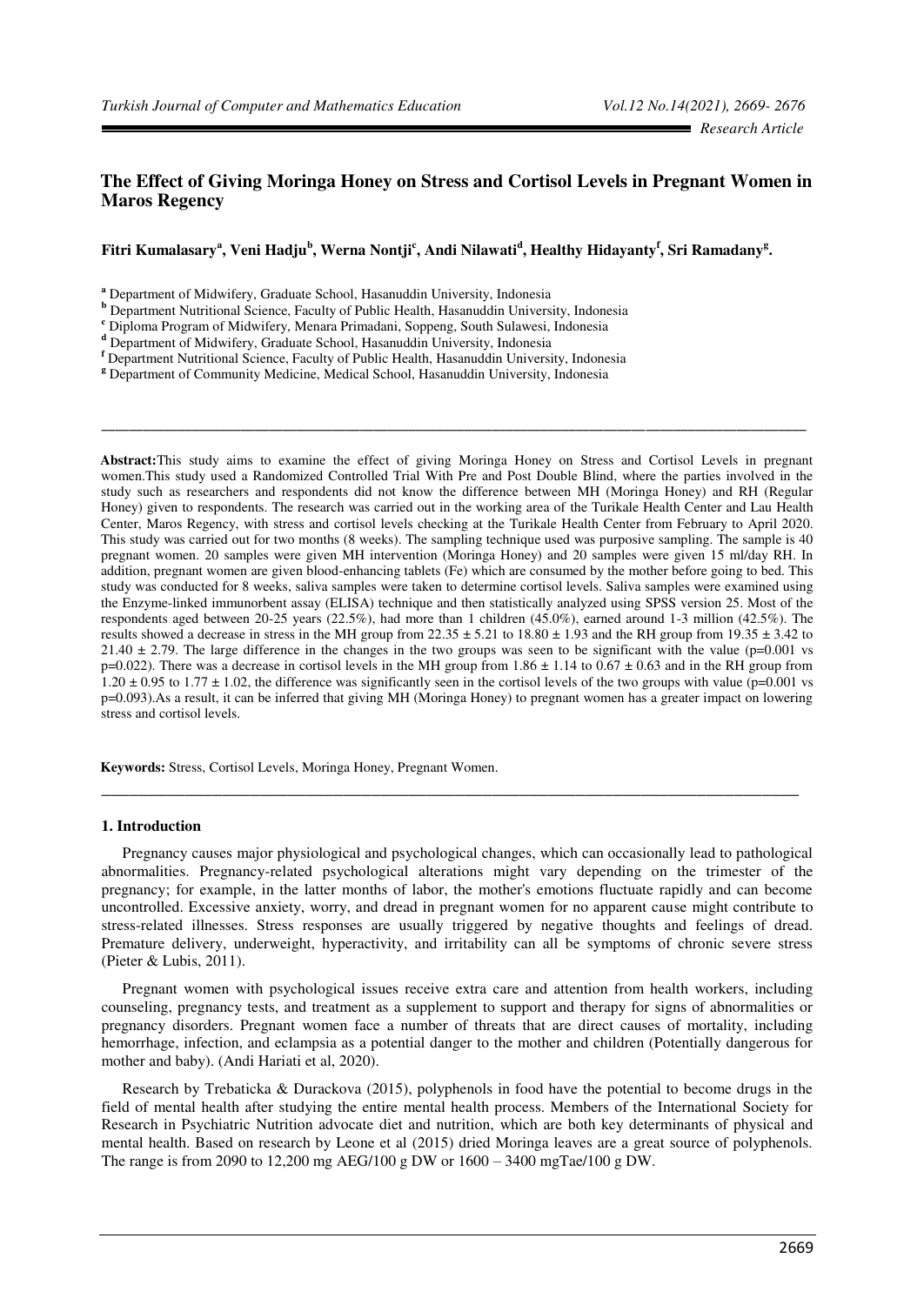Research conducted by Rakhman et al in 2020 using Moringa honey for in vitro tests found that Moringa honey that had been carried out in the Unhas laboratory illustrates that the carbohydrates and proteins contained in Moringa honey are more than healthy honey. There are several related studies regarding the administration of Moringa leaf extract / Moringa leaf flour or honey or royal jelly to reduce stress levels and cortisol levels in pregnant women, but the provision of Moringa Honey obtained from the results of feeding Moringa juice to certain bees so as to produce Moringa Honey has not ever happened today.

#### **2.Objectives Of The Study**

In this study, researchers were interested in seeing the effect of giving Moringa honey on stress and cortisol levels in pregnant women with regular honey.

#### **3.Research methodology**

This research was conducted in Maros Regency, which is approximately 33.40 km from the city of Makassar, the capital city of South Sulawesi Province, Indonesia. Maros has an area of 1619.11 km2 and is inhabited by 353,121 people. Maros has 14 sub-districts and also has 14 Health Center. The Turikale Health Center and the Lau Health Center were selected for this study. All second trimester pregnant women aged 20-27 weeks who were registered at the Turikale Public Health Center and Lau Public Health Center starting February 2020 became the target population of the study.

## **3.1. Intervention materials**

MO leaves are purchased from the market. The researcher collaborated with one of the market sellers in the Antang area, Makassar City, South Sulawesi. MO leaves are imported from the Gowa Regency, South Sulawesi Province. The MO leaves sold are confirmed by the researchers to be fresh, freshly picked from the tree. The MO leaves were washed first and then blended until smooth. After the Moringa leaves are smooth, then mixed with 1 kg of sugar which has been dissolved in 500 ml of water. After all the ingredients are mixed, the Moringa juice is given to the bees that have been locked up in mosquito nets located at the Faculty of Forestry, Hasanuddin University. The honey produced by the bees is put in a bottle.

#### **3.2. Experiment Design**

This randomized control trial (RCT) included randomly allocated participants into one of two groups. Eligibility criteria were gestational age  $20 - 27$  weeks, having a hemoglobin level of 9-10g/dl, parity one to three, and singleton pregnancy. Those who were eligible (n=42) were randomly allocated into two groups. Randomization sequences were made by hand and allocation to each group was carried out by field researchers, with mothers being asked to take small pieces of paper with the letters A or B from the tin. If the mother takes the paper with the letter A, she receives honey from bottle A and vice versa. The treatment given in letters A and B was only known by the main researcher (VH). The mother was given a bottle containing 100 ml of honey coded A or B according to the letter she took at the randomization stage.

The study started in February 2020 when all pregnant women in the second trimester who came to the Health Center were screened for eligibility in the study. Four field researchers (DS, RM, FM and FK) screened 80 mothers; 50 were eligible to participate and agreed to participate in this study. Pertinent written information was received from each mother. During the intervention, eight subjects dropped out. The first is due to family problems and the other refuses to consume honey. Thus, the total subjects in this study were 40; 20 in the Moringa Honey group and 20 in the healthy honey group. Data for these subjects were included in the analysis.

There are two interventions in this study, Moringa honey and healthy honey. Both interventions were put into the same vial with a capacity of 100 ml each. Mothers were instructed to drink 15 ml of honey in the morning during the 2-month intervention period. So, each mother in one group received 1 bottle of Moringa honey containing 100 ml consumed (15 ml/per day), while in the other group each mother received 1 bottle of healthy honey containing 100 ml consumed (15 ml/per day).

At the end of each week, adherence to the intervention was assessed by the field researcher by means of the honeycomb. The amount of honey consumed and the reason for the mother's refusal were written on a standard form. Field investigators send a short electronic message to the mother every morning to remind the mother to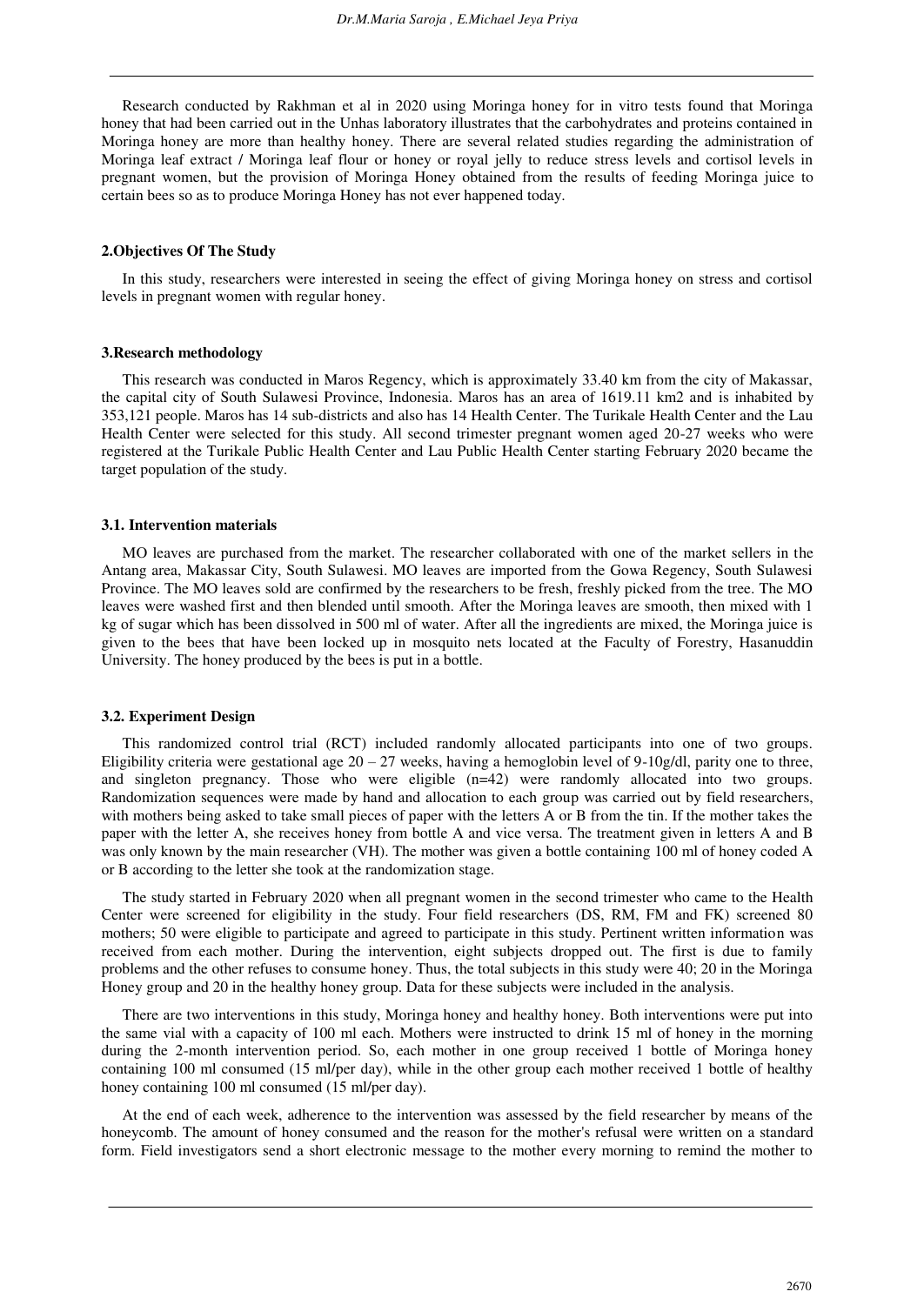take honey. Mothers were asked to respond to the messages, otherwise the field workers would call to encourage honey consumption. All mothers included in the analysis consumed all honey (100%).

## **3.3. Outcome variables**

The main outcome variables, measured before and after the intervention, were stress and salivary cortisol levels. All measurements were carried out by field researchers. Maternal characteristics were assessed at baseline using a standardized questionnaire. This is related to the socioeconomic status of the family, including the education and occupation of the mother and father, monthly family income, number of family members, and exposure to cigarette smoke.

The level of stress in this study was measured using the Kessler Psychological Distress Scale (K10) by Kessler R: Professor of Health Care Policy from Harvard Medicak School which consisted of 10 question items about symptoms of anxiety and depression experienced by a person in the last 4-week period to see the size stressed. Each question is given a score (score) between 1-5. Salivary cortisol levels were measured using the Salivary Cortisol Kit (Diagnostics Biochem, Canada). Mothers were given sputum to collect 2 ml of their saliva in the morning before breakfast. After that, the field researchers collected the sputum and brought it to a certain room before being taken to the laboratory at Hasanuddin University, Makassar. According to the standard, the normal value of cortisol in the morning is 0.272-1,348 µ/dl.

## **3.4. Statistical Analysis**

Data were entered, cleaned and analyzed using SPSS statistical software version 25. Descriptive analysis was first performed for the main variables. Comparison between groups at baseline was assessed using the Chi-square test, quadratic test for categorical variables, and independent t-test for continuous variables. Changes in each group (before and after the intervention) were analyzed using the Wilcoxon test, while the differences between groups were analyzed using the Mann-Whitney test. The General Linear Model was used to perform ANOVA to assess differences in stress and cortisol levels.

## **3.5. Ethical Approval**

Ethical approval for this research was granted by the Ethics Committee of the Faculty of Medicine, Hasanuddin University, Makassar, Indonesia, in May 2021 with protocol number UN4.14.1/TP.02.02/2021. Each mother gave written consent during study enrollment.

#### **4.Results**

Based on table 1 shows that the majority of respondents in the two vulnerable groups are aged 20-25 years with the number of respondents in the intervention group 9 (22.5%) and the control group amounting to 7 (17.5%), having more than 1 child, namely multigravida with the number of respondents at the intervention group was 18 (45.0%) and the control group was 12 (30.0%), most of the respondents with gestational age 20-23 weeks, the number of intervention respondents was 10 (25.0%) and control 12 (30.0%), housewives work with the number of respondents in the intervention group 17 (42.5%) and in the control group 20 (50.0%), the last education level was high school with the number of respondents in the intervention group 8 (20.0%) the control group 9 (22.5%), income earned mostly 1-3 million with the number of respondents in the intervention group 15 (37.5%) in the control group 17 (42.6%). The results of the statistical test of differences between the two groups at the beginning of the study showed that the two groups were significantly different ( $p > 0.05$ ), which indicated that the two groups had similarities for the characteristics of the variables of age, number of children, gestational age, occupation and education, income.

|  |  |  | Table 1. Frequency Distribution of Respondents Characteristics |  |
|--|--|--|----------------------------------------------------------------|--|
|--|--|--|----------------------------------------------------------------|--|

| <b>Characteristics</b> | <b>Control</b> |      | <b>Intervention</b> |      | p value |
|------------------------|----------------|------|---------------------|------|---------|
|                        | N              | $\%$ | n                   | $\%$ |         |
| Age                    |                |      |                     |      |         |
| $20 - 25$ years old    | Q              | 22.5 |                     | 17.5 | 0.344   |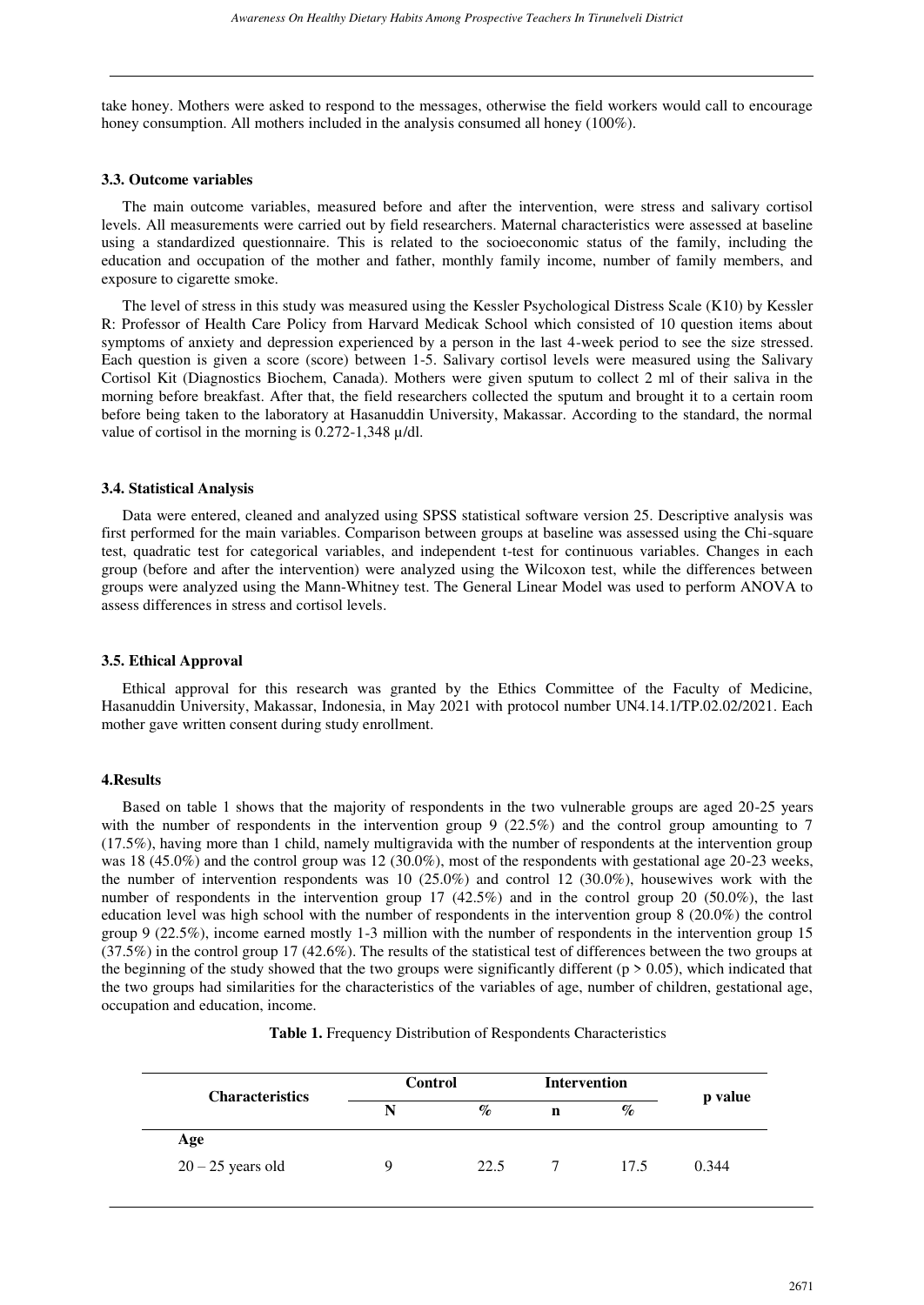## *Dr.M.Maria Saroja , E.Michael Jeya Priya*

| $26 - 30$ years old      | 8                | 20.0             | 6                | 15.0             |       |  |
|--------------------------|------------------|------------------|------------------|------------------|-------|--|
| 31-35 years old          | 3                | 7.5              | $\tau$           | 17.5             |       |  |
|                          |                  |                  |                  |                  |       |  |
| <b>Parity</b>            |                  |                  |                  |                  |       |  |
| Primigravida             | 8                | 20.0             | $\overline{2}$   | 5.0              | 0.028 |  |
| Multigravida             | 12               | 30.0             | 18               | 45.0             |       |  |
|                          |                  |                  |                  |                  |       |  |
| <b>Education</b>         |                  |                  |                  |                  |       |  |
| <b>Elementary School</b> | 3                | 7.5              | $\tau$           | 17.5             | 0.495 |  |
| Secondary School         | 6                | 15.0             | $\overline{4}$   | 10.0             |       |  |
| High/Vocational School   | 9                | 22.5             | 8                | 20.0             |       |  |
| Diploma                  | $\mathbf{0}$     | $\boldsymbol{0}$ | $\boldsymbol{0}$ | $\boldsymbol{0}$ |       |  |
| <b>Bachelor</b>          | $\overline{2}$   | 5.0              | $\mathbf{1}$     | 2.5              |       |  |
|                          |                  |                  |                  |                  |       |  |
| Job                      |                  |                  |                  |                  |       |  |
| Housewife                | 20               | 50.0             | 17               | 42.5             | 0.072 |  |
| Enterpreneur             | $\boldsymbol{0}$ | $\boldsymbol{0}$ | 3                | 7.5              |       |  |
|                          |                  |                  |                  |                  |       |  |
| <b>Income</b>            |                  |                  |                  |                  |       |  |
| <1 million               | $\mathfrak{Z}$   | 7.5              | $\overline{4}$   | 10.0             | 0.531 |  |
| 1-3 million              | 17               | 42.5             | 15               | 37.5             |       |  |
| >3 million               | $\boldsymbol{0}$ | $\boldsymbol{0}$ | $\mathbf{1}$     | 2.5              |       |  |

Picture. 1 Based on the results of the Mann-Whitney test analysis, it can be seen that the average stress in the MH intervention group decreased stress in the MH group from  $22.35 \pm 5.21$  to  $18.80 \pm 1.93$  with a statistical difference of  $4.55 \pm 4.81$  changes in the value  $p = 0.001$  where p value <0.05 which means there is a difference between before and after treatment. While the mean stress in the RH control group increased from  $19.35 \pm 3.42$  to 21.40  $\pm$  2.79 with a difference of 2.15  $\pm$  3.81 changes statistically p value = 0.022 where p value > 0.05 which means did not differ much before and after treatment.

Based on the results of the Mann-Whitney test analysis, it was seen that the mean cortisol in the MH intervention group was  $1.86 \pm 1.14$ , there was a decrease in cortisol in the MH group from  $0.67 \pm 0.63$  with a difference of  $1.19 \pm 0.51$  statistical changes in p value = 0.001 where p value <0.05 which means there is a difference between before and after treatment. Meanwhile, the mean cortisol in the RH control group increased by  $1.20 \pm 0.95$  from  $1.77 \pm 1.02$  with a difference of change of  $0.57 \pm 0.07$  statistically, the p value = 0.093 where the p value> 0.05 which means did not differ much before and after treatment.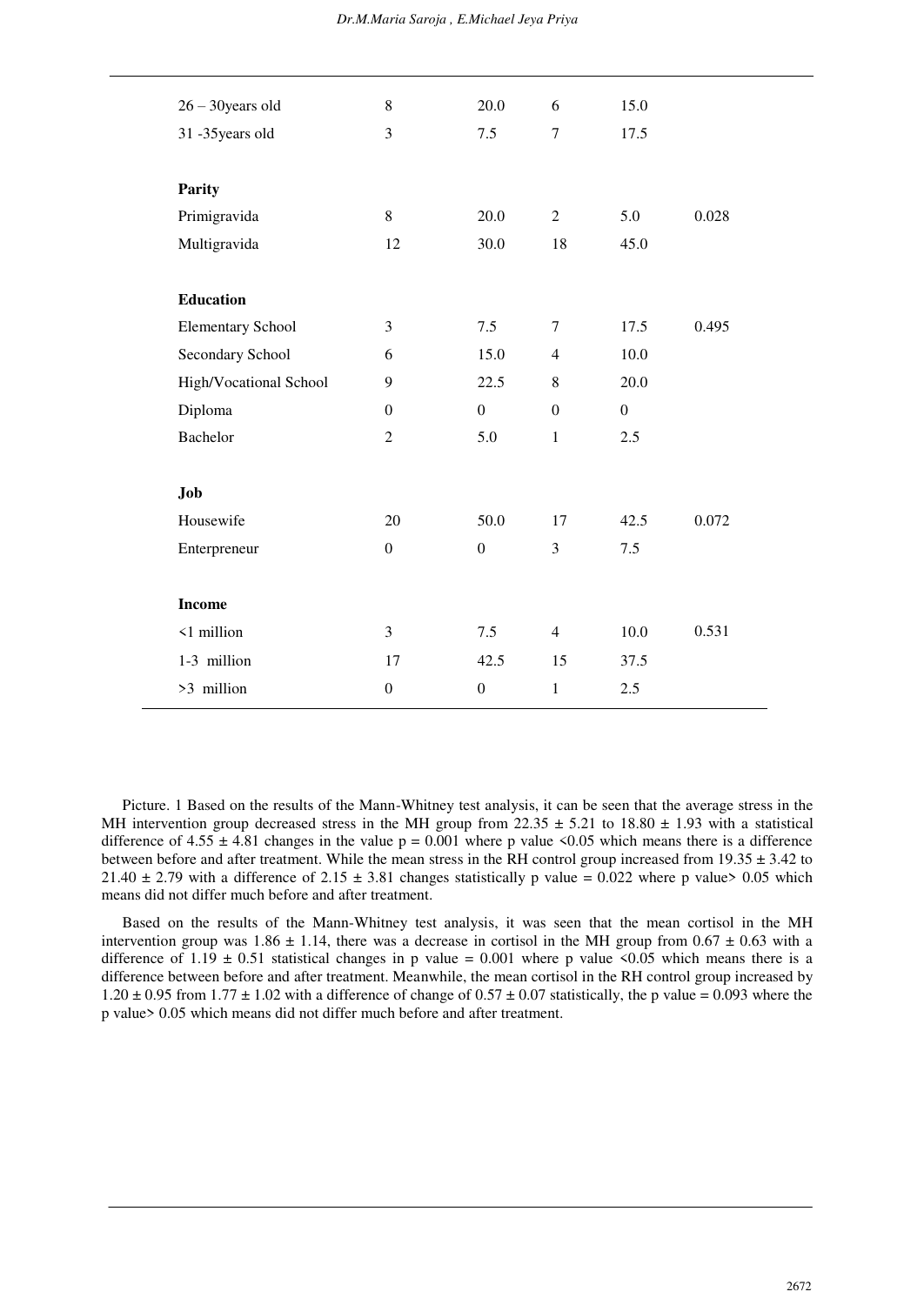

**Figure 1.**Effects of Interventions in the MH and RH Groups towards Stress (A) and Cortisol (B)

### **5.Interpretation of the result**

The purpose of this study was to examine the effect of giving Moringa honey on stress and cortisol levels in pregnant women. This study used Moringa honey given to pregnant women for 8 weeks at a dose of 15 ml/day every morning. Based on the results of the analysis of the Mann-Whitney test, the average stress and cortisol levels showed a significant difference between before and after treatment, both groups receiving Moringa honey and groups receiving regular honey.

The results of this study indicate that the number of pregnant women who are stressed decreases in the MH group after the intervention, while in the RH group the number of pregnant women who are stressed increases after the intervention, statistically significant (p>0.05), which means there is no difference between pregnant women who are stressed before and after the intervention. intervention in the MH and RH groups. The results of this study are in line with research conducted by Suryanti et al. (2017) which states that the average level of stress in pregnant women who have been intervened by Moringa leaf extract is still within normal limits, that in the intervention of Moringa leaf flour is at a moderate level, while the stress level in the group receiving the intervention is moderate. iron supplement intervention was much higher than in the two groups, namely the average was at the level of severe stress. Stress is a physiological, psychological and behavioral response of humans trying to adapt and regulate both internal and external stresses (Jhaquin, 2010). Stress is an uncomfortable condition (dysphoric) which is defined as an imbalance of pregnant women to feel able or resist various changes in the process of adaptation to pregnancy (Rukiyah et al., 2012).

Based on Table 2, the results of the Mann-Whitney test analysis show that the average stress in the MH intervention group decreased stress in the MH group from  $22.35 \pm 5.21$  to  $18.80 \pm 1.93$  with a difference of  $4.55 \pm 1.93$ 4.81 statistically p value = 0.001 where p value <0.05 which means there is a difference between before and after treatment. While the mean stress in the RH control group increased from  $19.35 \pm 3.42$  to  $21.40 \pm 2.79$  with a difference of  $2.15 \pm 3.81$  changes statistically p value = 0.022 where p value > 0.05 which means did not differ much before and after treatment.

The results of this study are in line with research conducted by Muis et al (2014) which showed that stress levels decreased significantly in the group given Moringa leaf extract  $(p = 0.001)$  but not in the group not given Moringa leaf extract  $(p = 0.07)$ . Moringa leaf powder contains many nutrients and compounds needed by the body including polyphenols and GABA. The content of polyphenols in Moringa leaf powder is 2 times more than red wine. GABA (gamma-aminobutyric acid) is 100 times more than brown rice (Kusnadi, 2015).

Based on the results of the Mann-Whitney test analysis, it was seen that the mean cortisol in the MK intervention group was  $1.86 \pm 1.14$ , there was a decrease in cortisol in the MH group from  $0.67 \pm 0.63$  with a difference of  $1.19 \pm 0.51$  statistical changes in p value = 0.001 where p value <0.05 which means there is a difference between before and after treatment. While the mean cortisol in the RH control group increased by 1.20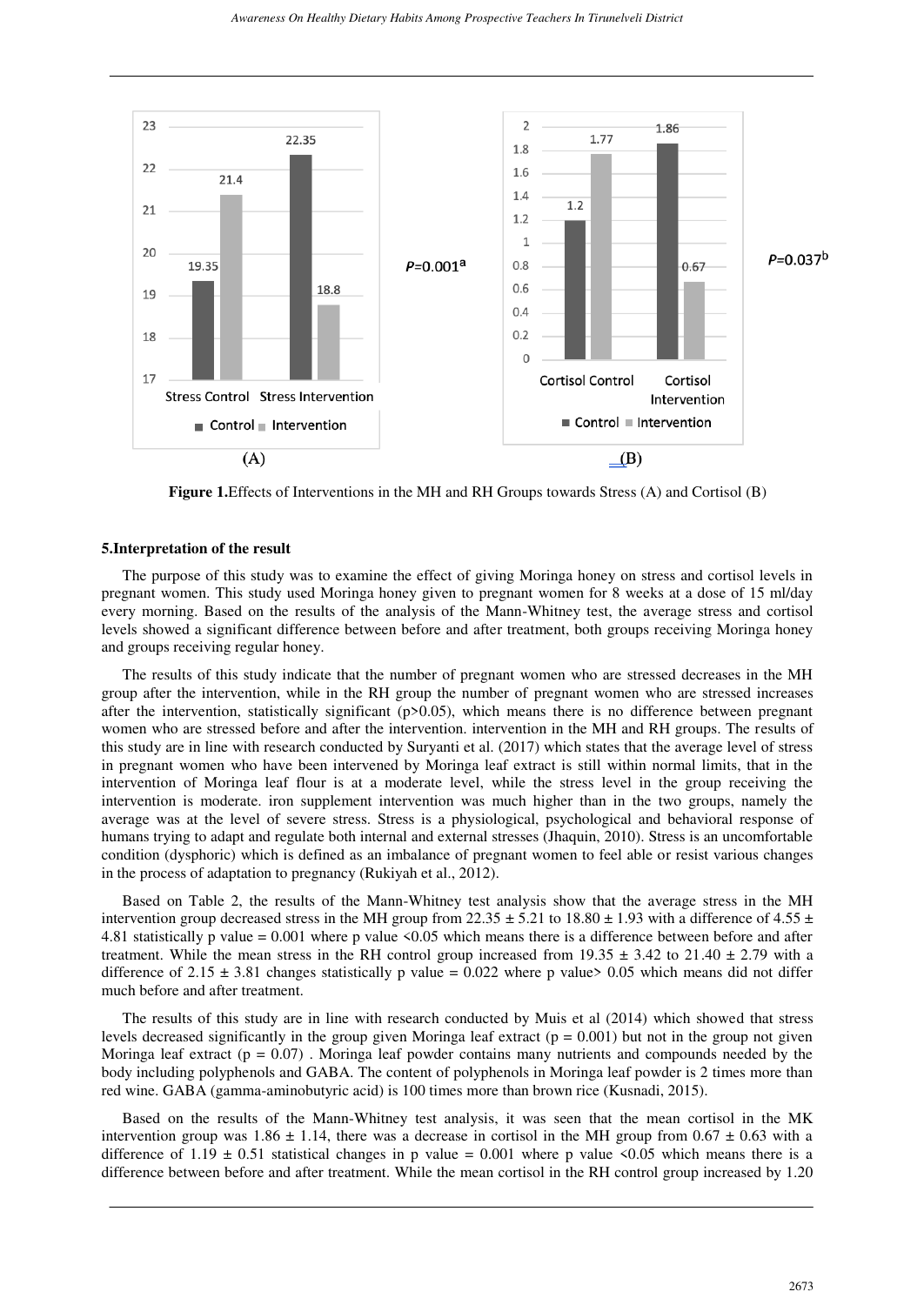$\pm$  0.95 from 1.77  $\pm$  1.02 with a difference of change of 0.57  $\pm$  0.07 statistically p value = 0.093 where p value> 0.05 which means did not differ much before and after treatment.

Moringa honey is an alternative for improving nutritional status, especially in anemic pregnant women. The nutritional content of Moringa honey includes protein (0.87%), carbohydrates (80.26%), polyphenols (0.06%), Flavonoids (289.82 Ppm), antioxidants (130.060 Ppm), vitamin C (278.62 Cps), Potassium (0, 07%), Beta Carotene (118.24 Ppm), Iron (175 Ppm), Calcium (998 Ppm), Sodium (65 Ppm), Zinc (12 Ppm) and Magnesium 163 Ppm). (Results of the Faculty of Mathematics and Natural Sciences Laboratory of Unhas, 2020). Toxicity test has been carried out on Moringa honey with a low toxicity category which is characterized by an LC50 value > 500, where the higher the LC50 value, the lower the toxicity level so that Moringa honey is safe for consumption by pregnant women.

Based on the results of the research conducted, the researchers assumed that this was because Moringa leaves contain high polyphenols that function as sedatives. The polyphenols found in Moringa leaves can reduce/overcome stress in pregnant women where it is known that the pregnancy process causes psychological changes in the form of feelings of depression, anxiety, fear, discomfort and so on. While ordinary honey only contains folic acid and Vitamin C.

## **6.Conclusion**

Based on the data obtained in the study of Moringa honey and regular honey in reducing stress and cortisol levels in pregnant women in the working area of the Turikale Health Center and Lau Health Center, Maros Regency, we conclude that giving MH (Moringa Honey) to pregnant women can reduce stress and lower cortisol levels better than giving RH (Regular Honey). The results of this study are expected to use the provision of MH (Moringa Honey) to pregnant women in carrying out antenatal care services in the community with high levels of stress.

#### **References**

- Adisty, N. I., Hutomo, M., & Indramaya, D. M. (2015). Kadar Kortisol Saliva Menggambarkan Kadar Kortisol Serum Pasien Dermatitis Atopik (Salivary Cortisol Levels Representing Serum Cortisol Levels in Atopic Dermatitis Patients). BIKKK - Berkala Ilmu Kesehatan Kulit Dan Kelamin - Periodical of Dermatology and Venereology, 27(3), 170–175.
- Ajibola, Abdulwahid. 2015. *Novel Insights into the Health Importance of Natural Honey.* Malays J Med Sci. Sep-Oct 2015; 22(5): 7-22
- Allen, A et al., 2010. *Self Compassion, Stress and Coping Soc Personal Psychol Compass*
- Amalia, Fini. 2015. *The Effect of Honey in Diabetes Melitus.* 4(2) : 6
- Amelia, D. 2011. *Hubungan antara Kematangan Emosi dan Persepsi terhadap Dukungan Sosial dari Suami terhadap Kecemasan Pertama.* Skripsi. Fakultas Psikologi Universitas Indonesia
- Anantasika, dkk. 2013. *Hubungan Karakteristik Ibu Hamil Trimester III dengan Kecemasan dalam Menghadapi Persalinan di Poliklinik Kebidanan dan Kandungan Rumah Sakit.* Jurnal X. Volume 10
- Arafah, CT et al. 2011. *Kecemasan Ibu Primigravida dalam Menghadapi Persalinan di Klinik Hj. Hadijah.*  Skripsi
- Arikha Ayu Susilowati, et al., 2019. *Efek Ekstrak Etanol Daun Kelor (Moringa oleifera, Lamk.) Pada Mencit Model Demensia: Kajian Memori Spasial, Kadar Malondialdehid Dan Jumlah Sel Piramidal Hipokampus Area CA1 Dan CA2-CA3.* Jurnal Farmasi Indonesia. Vol. 16 No. 2
- Asrina, et al. 2010. *Asuhan Kebidanan Masa Kehamilan.* I *ed.* Yogyakarta : Graha Ilmu
- Borja Romero-Gonzalez et al., 2018. *Newborn infants' hair cortisol levels reflect chronic maternal stress during pregnancy.* PLOS ONE [| https://doi.org/10.1371/journal.pone.0200279](https://doi.org/10.1371/journal.pone.0200279)

Constantine, M. M. 2014 *Physiologic and Pharmacokinetic Changes in Pregnancy.* Pubmed, 5(65)

Dubey, N. K., 2015. *Plant as a Source of Natural Antioxidants.* India : CABI

Gaffey, A. E., Bergeman, C. S., Clark, L. A., & Wirth, M. M. (2016). Aging and the HPA axis: Stress and resilience in older adults. Neuroscience and Biobehavioral Reviews, 68, 928–945.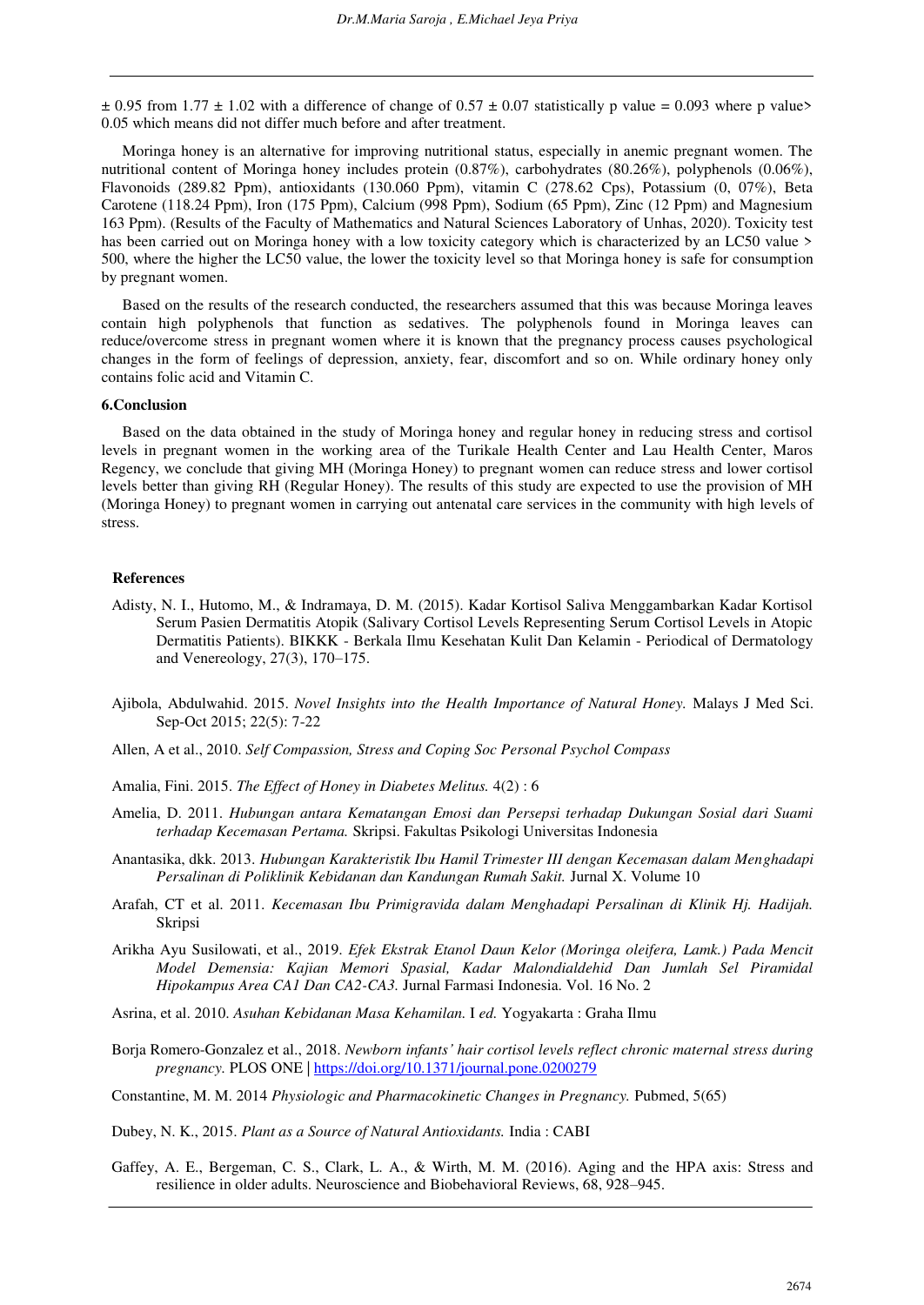- Gopalakrishnan, L., et al. 2016. *Moringa Oleifera A review on Nutritive Importance and Its Medicinalapplication.* Elsevier, Volume 5, PP.49-56
- Hadju, V , Geoffrey C. Marks , Werna Nontji , Yusnidar. 2020. Moringa oleifera leaf powder supplementation improved the maternal health and birth weight: a randomised controlled trial in pregnant women. The Australian Journal of Herbal and Naturopathic Medicine 2020;32(3):94-101
- Hadju, V., Marks, G. C., Nontji, W., Hafid, R.A.,& Arundhana, A.I (2020). *Moringa oleifera leaf powder supplementation improved the maternal health and birth weight : a randomized controlled trial in pregnant women.* 32(3), 94-101
- Hariati, Andi et al., 2020. *EFFECT OF HONEY INTERVENTION ON MDA, 8ohdg AND HEMOGLOBIN LEVEL IN ANEMIC PREGNANT MOTHERS.* Jurnal Kesehatan. Volume 14, Nomor 1.
- Hastuti, Nur Aini R. et al., 2018. *Pengaruh Ekstrak Air Daun Kelor Terhadap Kadar Leptin dan Malondialdehyde Lemak Visceral Tikus Wistar yang Dipapar Depo Medroxyprogesterone Acetate.*  Journal of Issues in Midwifery. Vol. 2 No. 1, 38-46.
- Hasni(2018) Pengaruh Pemberian Tepung Daun kelor (Moringa Oleifera) Pada Ibu Hamil terhadap Kadar Stress Dan Kortisol. *Sereal Untuk* 51(1),p.51.
- Hermansyah, Hadju, V. & Bahar, B. Pengaruh Ekstrak Daun Kelor Terhadap Asupan dan Berat Badan Ibu Hamil Pekerja Sektor Informal. Unhas.
- Hutahaean, S. 2013. *Perawatan Antenatal.* Jakarta : Salemba Medika.
- Hossen, M. S., Ali, M. Y., Jahurul, M. H. A., Abdel-Daim, M. M., Gan, S. H., & Khalil, M. I. (2017). *Beneficial roles of honey polyphenols against some human degenerative diseases: A review. Pharmacological Reports,* 69(6), 1194–1205. https://doi.org/10.1016/j.pharep.2017.07.002
- Huong Thi Lan Nguyen et al.,2019. *Honey and Its Role in Relieving Multiple Facets of Atherosclerosis*. MDPI Journal of Nutritions.
- Hawari, Dadang. 2011. *Manajemen Stress, Cemas dan Depresi.* Jakarta : FKUI
- Iskandar, I., et al., 2015. *Effect of Moringa Oliefera Leaf Extracts Suplementation in Preventing Maternal Anemia and Low Birth Weight.* IJSRP, 5(2), pp.1-3
- Kemenkes RI. 2015. *Prevalensi Ibu Hamil Di Indonesia.* Jakarta : Badan Litbangkes Kemenker RI
- Krisnadi & Adeniran Samuel Atiba. 2014. *Moringa Oleifera Leaf Prevents Oxidative Stress in Wistar Rats.*  European Journal of Medicinal Plants, 4(9), pp.1150-1157
- Kusnadi.A.D. 2015. Kelor Super Nutrisi. Edisi Revisi Maret. LSM-MEPELING
- Khuzaimah, A., Hadju, V., As'ad., S., Abdullah, N, Bahar, B. & Riu, D. S.2015. Effect Of Honey And Moringa Oleifera Leaf Extracts Suplementation For Parenting Dna Damage In Pasive Smoking Pregnancy. Ijsbar, 24, 138-145.
- Leone.A, Fiorillo.G, Criscuoli.F, Ravasenghi.S, Santagostini.L, Fico.G, Spadafranca.A, Battezzati.A, Schiraldi. A, Pozzi.F, Lello. S, Filippini. S, Bertoli.S. 2015. Nutritional Characterization and Phenolic Profiling of Moringa oleifera Leaves Grown in Chad, Sahrawi Refugee Camps, and Haiti International Journal of Molecular Sciences ; ISSN 1422-0067
- Muis.M, Hadju.V, Russeng.S, Naiem.M.F. 2014. Effect of Moringa Leaves Extract On Occupational Stress And Nutritional Status Of Pregnant Women Informal Sector Workers. International Journal of Current Research and Academic Review ISSN: 2347-3215 Volume 2 Number 11 (November-2014) pp. 86-92.
- Pieter, H.Z, Lubis.N.L. 2011. Pengantar Psikologi untuk Kebidanan. Jakarta : Kencana
- Rukiyah, Yulianti, Maemunah, Susilawati. 2012. Asuhan Kebidanan 1 (Kehamlan) Edisi Revisi. Jakarta : Transinfo Media
- Rakhman, A., Hadju, V., & Bahar, B. (2020). *CONTENT OF NUTRITIONAL HONEY Moringa Oleifera NUTRITION AND GLYCEMIC INDEX VALUE ON PREGNANCY RATS*